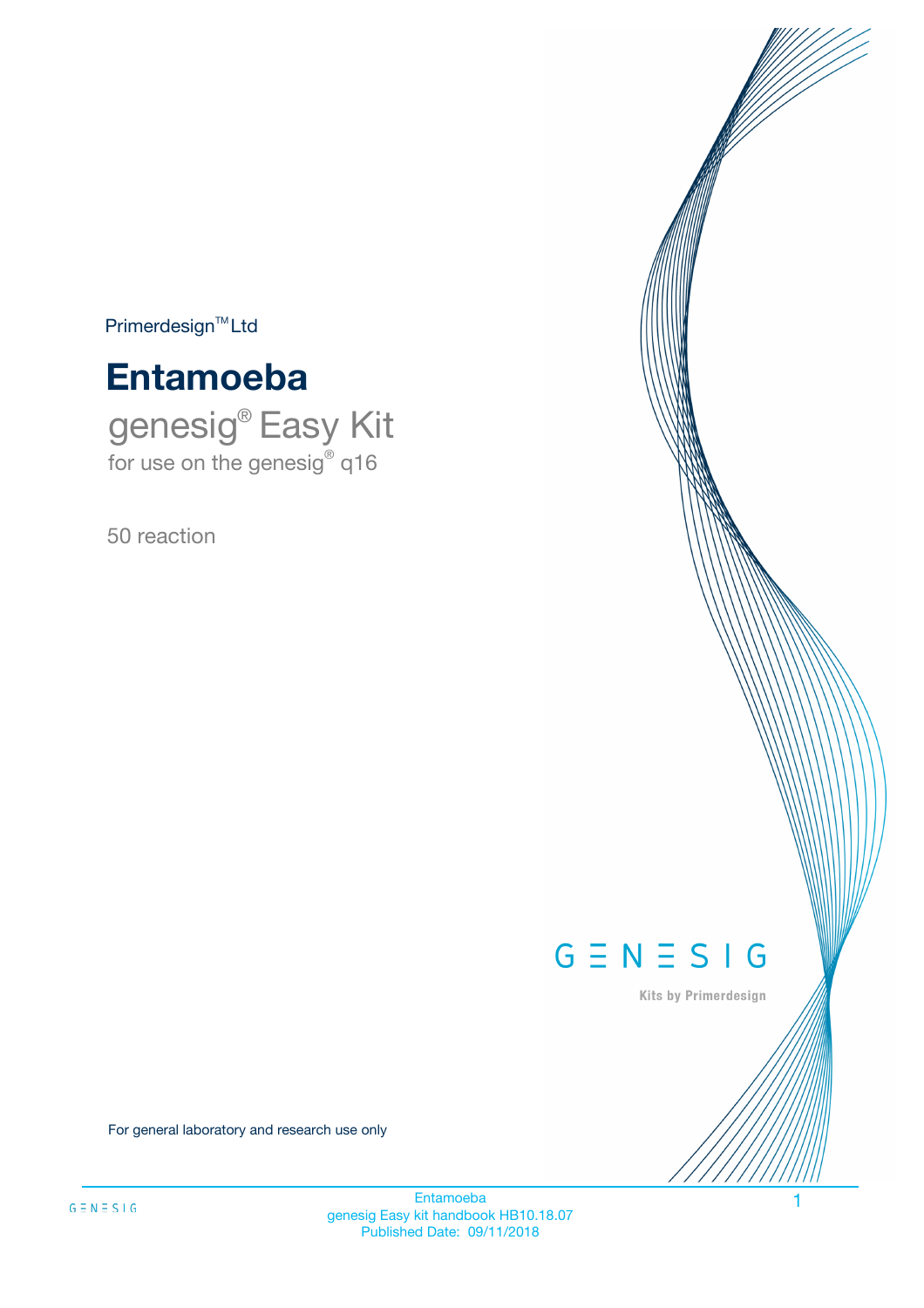# genesig® Easy: at a glance guide

#### **For each DNA test**

| Component                  | <b>Volume</b> | Lab-in-a-box pipette |  |
|----------------------------|---------------|----------------------|--|
| Entamoeba_spp reaction mix | $10 \mu$      |                      |  |
| <b>Your DNA sample</b>     | 10 µl         |                      |  |

#### **For each positive control**

| Component                  | Volume          | Lab-in-a-box pipette |  |
|----------------------------|-----------------|----------------------|--|
| Entamoeba_spp reaction mix | 10 <sub>µ</sub> |                      |  |
| Positive control template  | $10 \mu$        |                      |  |

#### **For each negative control**

| Component                  | Volume          | Lab-in-a-box pipette |  |
|----------------------------|-----------------|----------------------|--|
| Entamoeba_spp reaction mix | $10 \mu$        |                      |  |
| <u>Water</u>               | 10 <sub>µ</sub> |                      |  |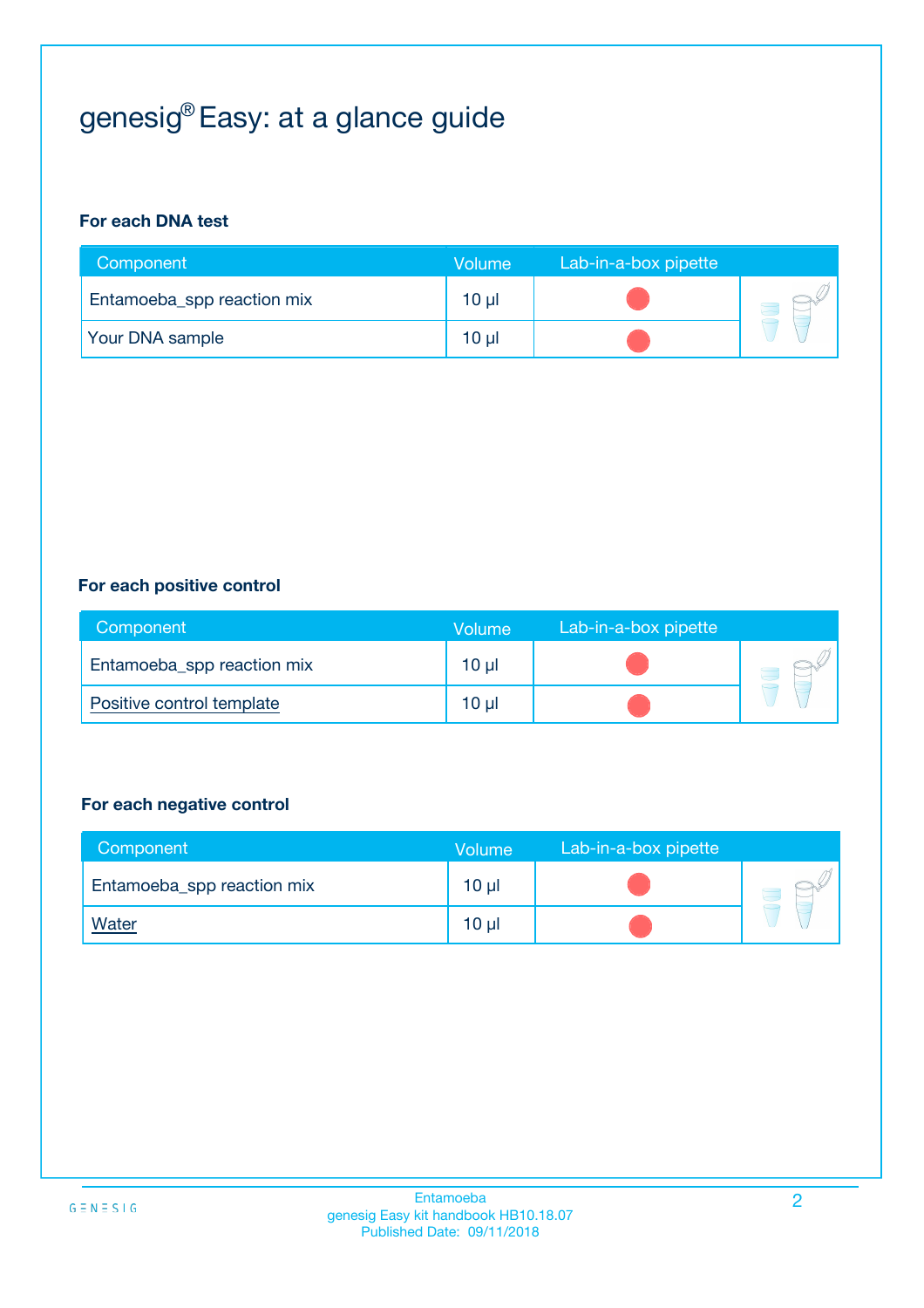# Kit Contents



## Reagents and equipment to be supplied by the user

#### **genesig® q16 instrument**

#### **genesig® Easy Extraction Kit**

This kit is designed to work well with all processes that yield high quality RNA and DNA but the genesig Easy extraction method is recommended for ease of use.

#### **genesig® Lab-In-A-Box**

The genesig Lab-In-A-Box contains all of the pipettes, tips and racks that you will need to use a genesig Easy kit. Alternatively if you already have these components and equipment these can be used instead.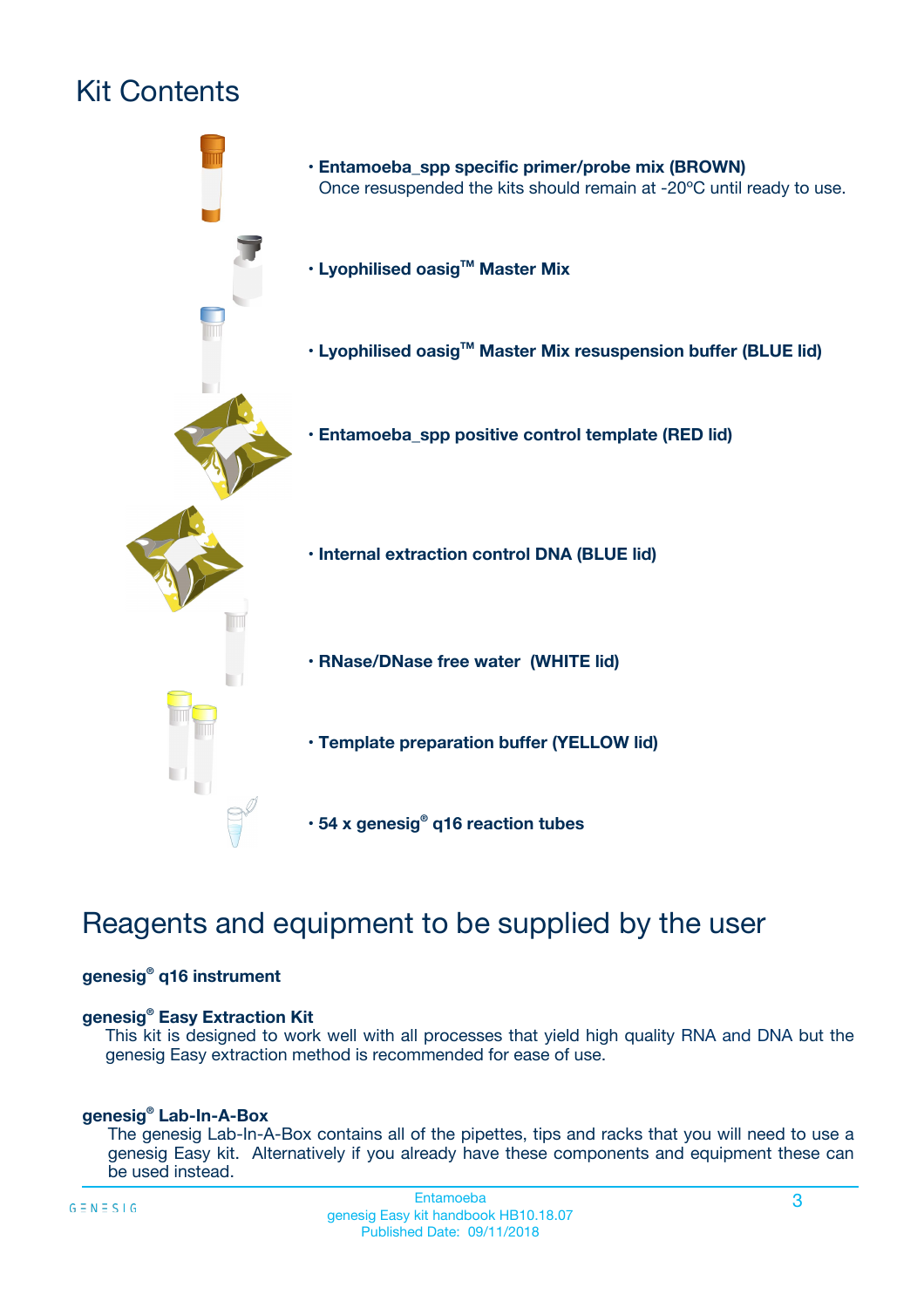## Step-by-step guide

### 1. Create your reaction mix



Use the blue pipette to transfer 500µl**\*** of the oasig Master Mix resuspension buffer into the tube of lyophilised oasig Master Mix and mix well by gently swirling. Then transfer all of that master mix into the brown tube labelled Entamoeba\_spp primers/probe.

**\***Transfering 525µl of the oasig Master Mix resuspension buffer to your oasig Master Mix (instead of the 500µl recommended above) will enable you to take full advantage of the 50 reactions by accounting for volume losses during pipetting. In order to do so with the genesig Easy fixed volume pipettes use 1x blue, 2x red and 1x grey pipettes to make the total volume. Please be assured that this will not adversely affect the efficiency of the test.

Cap and shake tube to mix. A thorough shake is essential to ensure that all components are resuspended. **Failure to mix well can produce poor kit performance.**

Leave to stand for 5 minutes. Now your reaction mix is ready to use.

Store the reaction mix in the freezer from hereon.

#### Top tip

- Ensure that the reaction mix is mixed thoroughly before each use by shaking.
- Once resuspended do not expose genesig Easy kit to temperatures above -20°C for longer than 30 minutes at a time.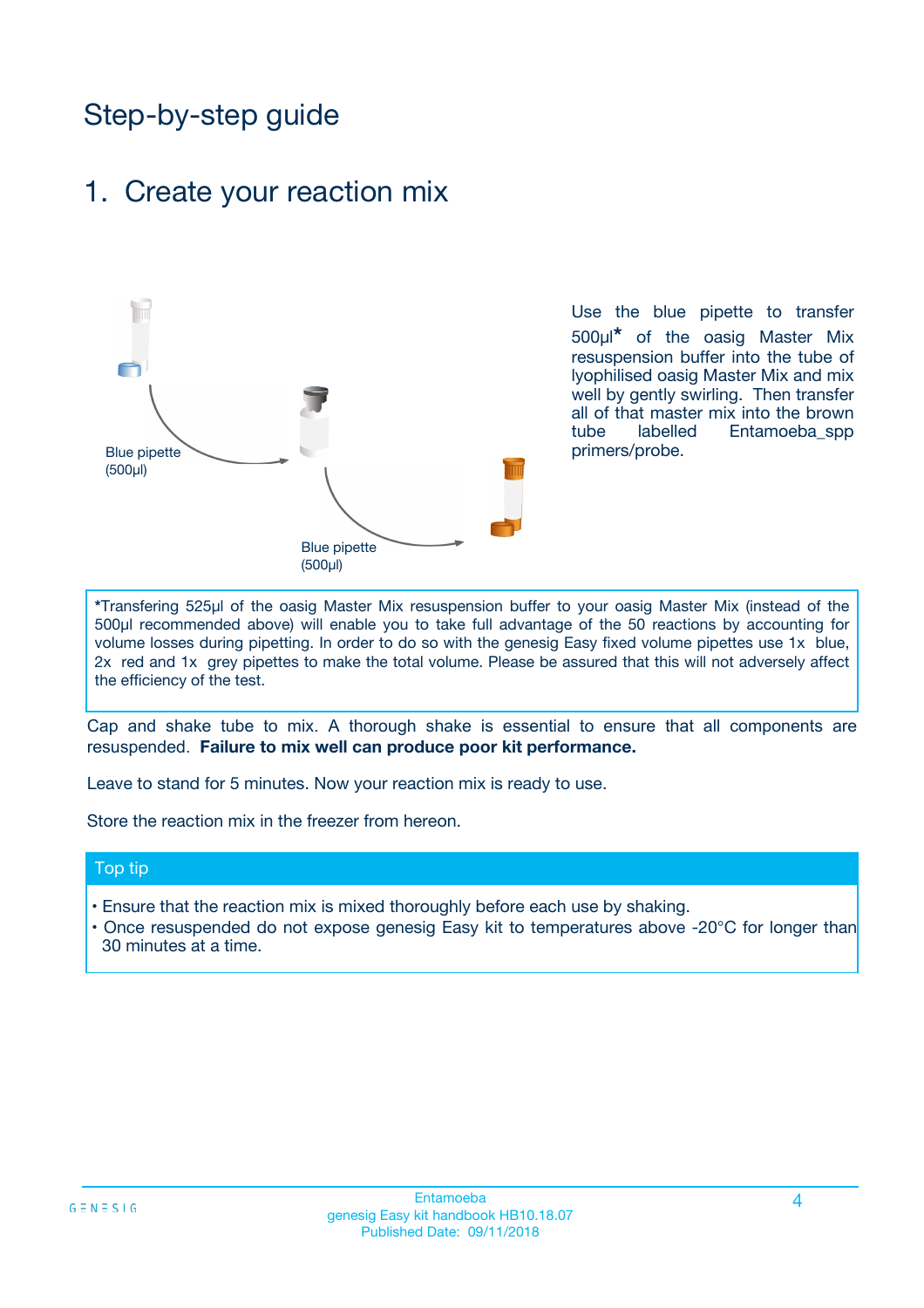# 2. Internal extraction control



Use the blue pipette to transfer 1000µl (2 x 500µl) of template preparation buffer into the Internal Extraction Control DNA tube. Cap and shake tube to mix.

Your kit contains Internal Extraction Control DNA. This is added to your biological sample at the beginning of the DNA extraction process. It is extracted along with the DNA from your target of interest. The q16 will detect the presence of this Internal Extraction Control DNA at the same time as your target. This is the ideal way to show that your DNA extraction process has been successful.

#### **If you are using an alternative extraction kit:**

Use the red pipette to transfer 10µl of Internal Extraction Control DNA to your sample **after** the lysis buffer has been added then follow the rest of the extraction protocol.

#### **If you are using samples that have already been extracted:**

Use the grey pipette to transfer 5µl of Internal Extraction Control DNA to your extracted sample.

### 3. Add reaction mix to all reaction tubes



For every reaction to be run, use the red pipette to add 10µl of your Entamoeba\_spp reaction mix to every tube.

#### Top tip

- Always pipette the reaction mix directly into the bottom of the tube.
- You can label the tube lids to aid your reaction setup but avoid labelling tube sides.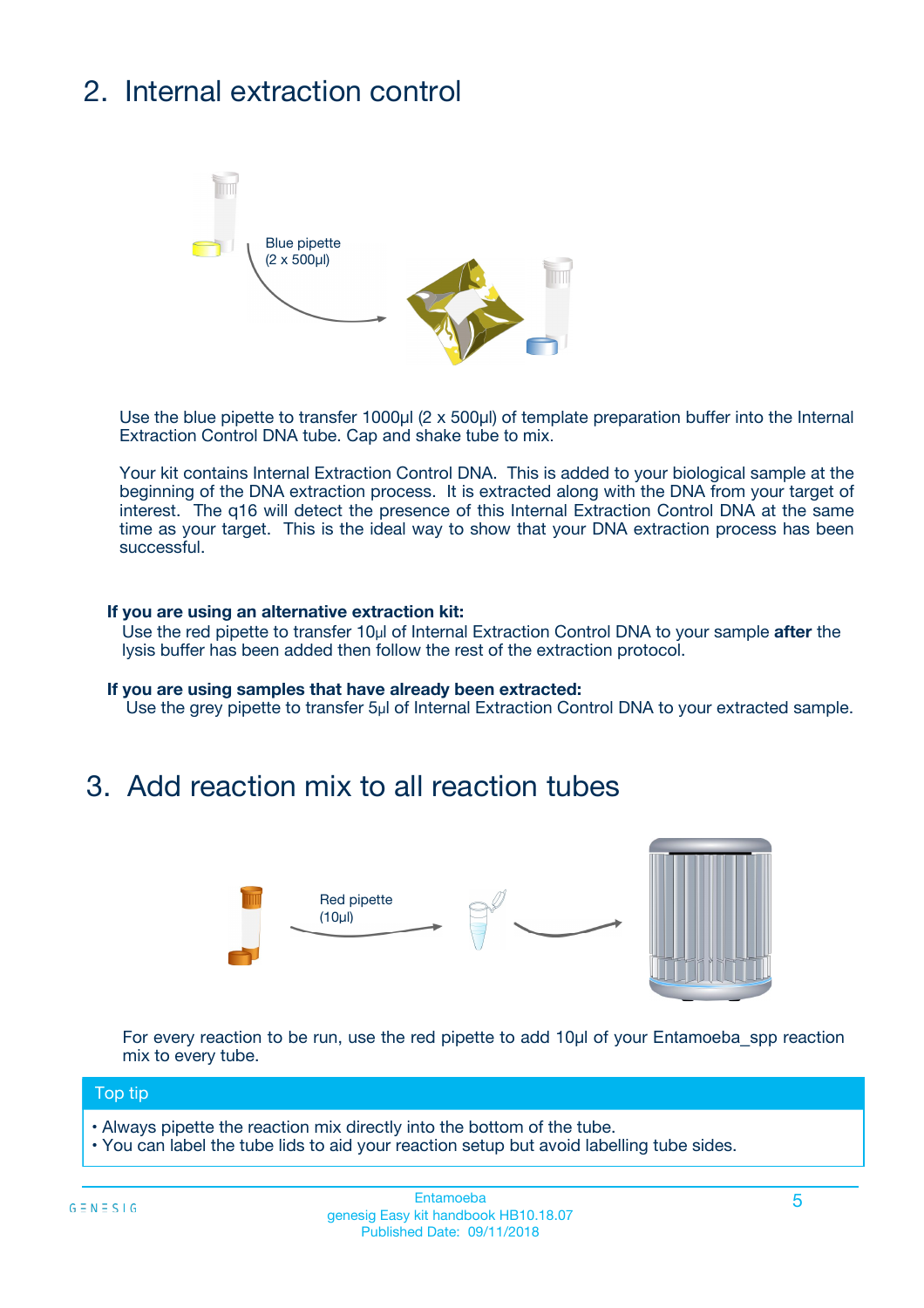### 4. Negative control



For each test you will require a negative control. Instead of DNA, water is used. This sample should typically prove negative thus proving that all of your positive samples really are positive.

To create a negative control reaction simply use the red pipette to add 10µl of the water to the required reaction tubes. Close these tubes after adding the water.

Because some genesig kit targets are common in the environment you may occasionally see a "late" signal in the negative control. The q16 software will take this into account accordingly.

#### Top tip

**•** Always add the water to the side of the tube to reduce the introduction of bubbles.

### 5. Set up a test



For each sample you wish to analyse, use the red pipette to add 10µl of your DNA sample to the required reaction tubes. Close these tubes after adding the sample. Always change pipette tips between samples.

#### Top tip

**•** Always add the DNA sample to the side of the tube to reduce the introduction of bubbles.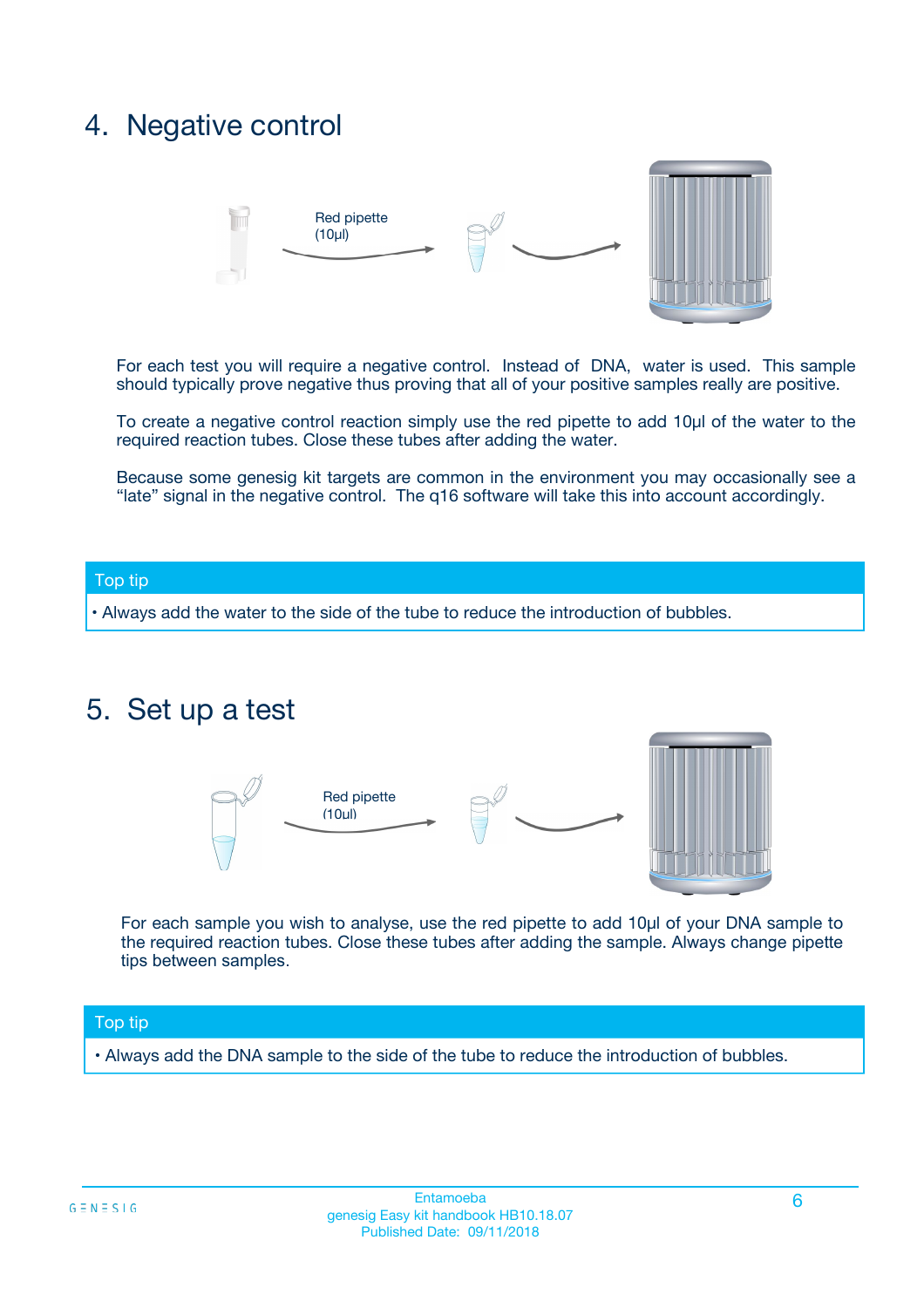### 6. Positive control



Use the blue pipette to transfer 1000µl (2 x 500µl) of template preparation buffer into the positive control template tube. Cap and shake tube to mix.

Each time you run a test you will require a positive control. This is a small portion of DNA from your target of interest. It serves two purposes:

1. It will always test positive so it shows that everything is working as it should be.

2. The q16 software knows how much DNA is present in the positive control. So it can automatically compare your sample of interest with the positive control to calculate the amount of target DNA in your sample.

To create a positive control reaction, simply use 10µl of the positive control instead of your DNA sample.



Take great care when setting up your positive control. The positive control template has the potential to give you a false positive signal in your other samples. Set positive controls up last after all other sample tubes are closed. Always change pipette tips between samples. You may even choose to set up positive controls in a separate room.

#### Top tip

**•** Always add the positive control to the side of the tube to reduce the introduction of bubbles.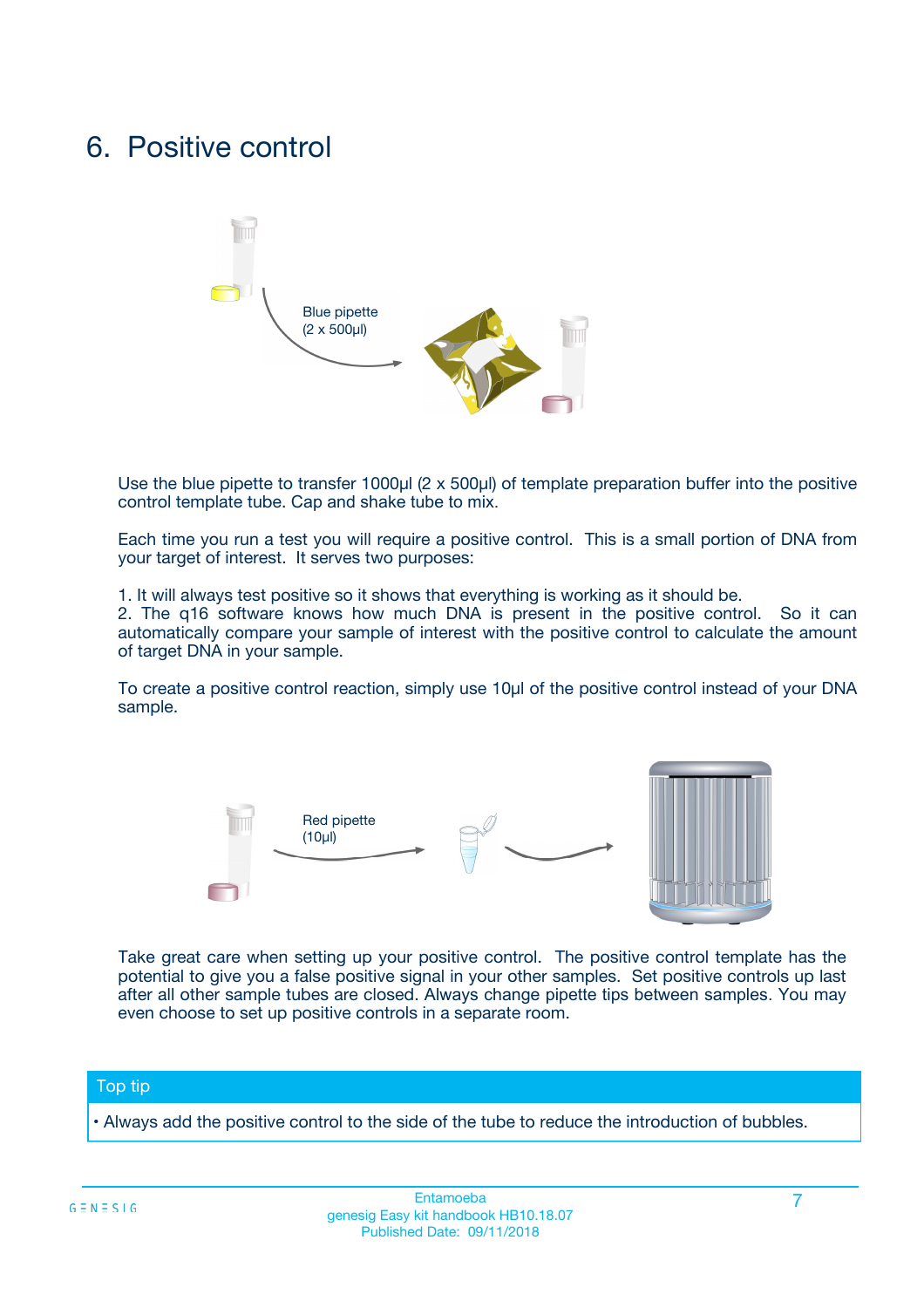# 7. Running the test

Place the tubes into the correct positions in your q16 as defined by the software, this may include positioning of empty tubes to ensure that the q16 lid is balanced. The run can then be started.

| qenesig q16 PCR software - 1.2                                               |                                   | $\Box$                                                                                          |
|------------------------------------------------------------------------------|-----------------------------------|-------------------------------------------------------------------------------------------------|
| $\vert \cdot \vert$<br>Unsaved (New Experiment 2<br><b>Open Experiments:</b> | <b>D</b> Open<br>R <sub>New</sub> | Save<br>Save As<br><b>C</b> Close<br><b>&amp; Configuration</b><br>$G \equiv N \equiv S \mid G$ |
| <b>Setup</b><br><b>Results</b><br>Stages:                                    |                                   |                                                                                                 |
| <b>Notes</b>                                                                 | <b>Samples</b>                    | <b>Tests</b>                                                                                    |
| <b>Name and Details</b>                                                      | Name<br>Color                     | Note<br>Color<br>Note<br>Name                                                                   |
| New Experiment 2017-10-26 11:06                                              | Sample 1                          | ÷<br>条<br>Test 1                                                                                |
| Kit type: genesig® Easy Target Detection kit                                 | Sample 2                          |                                                                                                 |
| Instrument Id.:                                                              | Sample 3                          | $\qquad \qquad \blacksquare$<br>$\qquad \qquad \blacksquare$                                    |
| <b>Run Completion Time:</b>                                                  | Sample 4                          |                                                                                                 |
| <b>Notes</b><br><b>A</b><br>$\overline{\mathbf v}$                           | Sample 5                          | ♦<br>4<br>÷<br>₩                                                                                |
| <b>Well Contents</b>                                                         |                                   | <b>Run</b>                                                                                      |
| Pos.<br>Test                                                                 | Sample                            | <b>Run Status</b>                                                                               |
| Test 1<br>$\blacktriangleleft$                                               | Negative Control                  | $\blacktriangle$                                                                                |
| $\overline{2}$<br>Test 1                                                     | <b>Positive Control</b>           |                                                                                                 |
| $\overline{\mathbf{3}}$<br>Test 1                                            | Sample 1                          | Show full log                                                                                   |
| Test 1<br>4                                                                  | Sample 2                          |                                                                                                 |
| 5<br>Test 1                                                                  | Sample 3                          | <b>Run Control</b>                                                                              |
| Test 1<br>6                                                                  | Sample 4                          |                                                                                                 |
| $\overline{7}$<br>Test 1                                                     | Sample 5                          |                                                                                                 |
| 8                                                                            |                                   | $\triangleright$ Start Run<br>Abort Run                                                         |
| <b>JOD FURTY TUDE TO BUILDED IN</b>                                          |                                   | $\overline{\mathbf{v}}$                                                                         |

#### Top tip

- Before loading tubes into the q16, check for bubbles! Flick the bottom of the tubes to remove any bubbles that may have formed during the test setup.
- Apply centrifugal force with a sharp wrist action to ensure all solution is at the bottom of the reaction tube.
- When repeating a test you can use a previous file as a template by clicking 'open' then selecting File name > Files of Type > Experiment file as template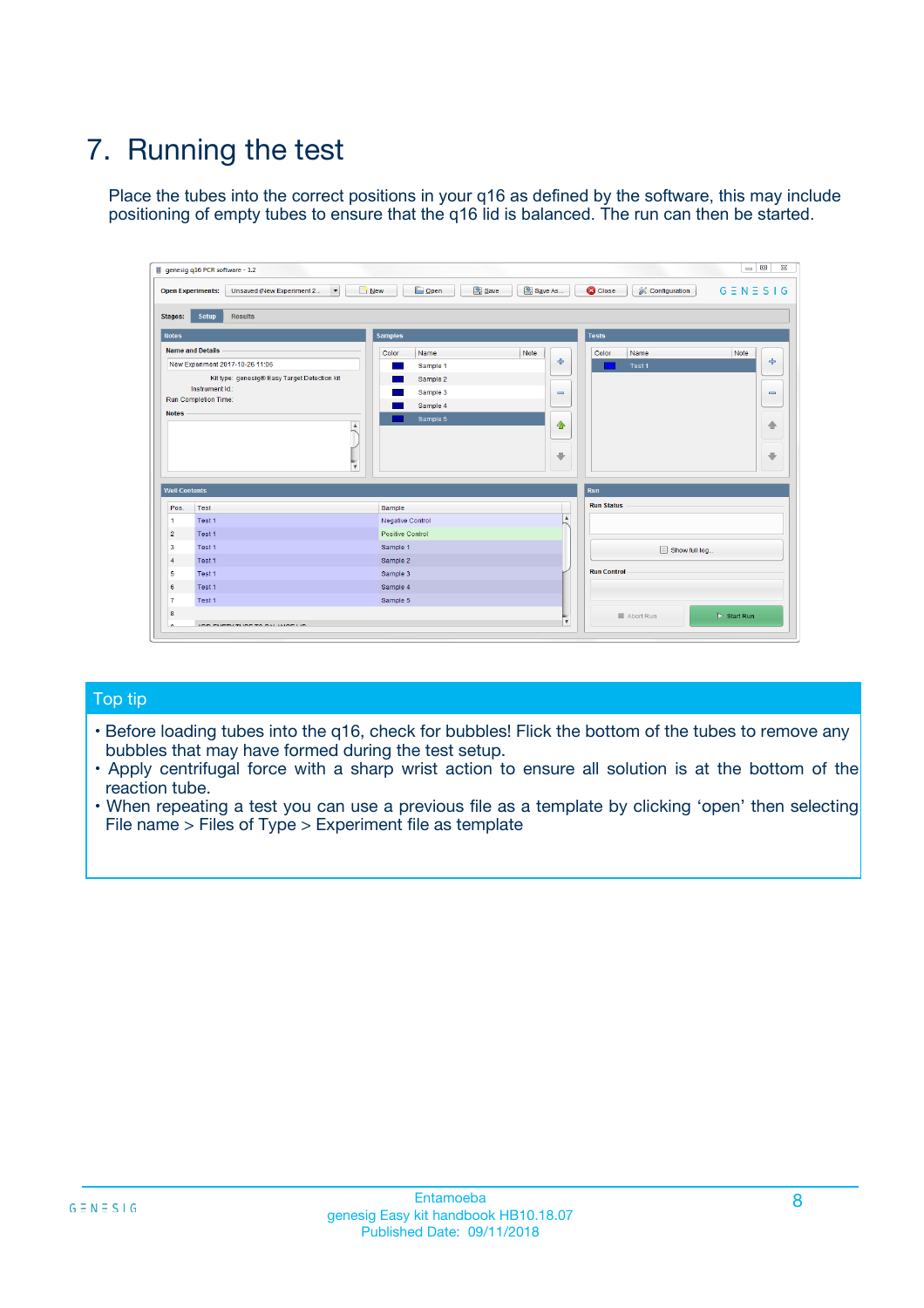## What do my results mean?

Analysis of your data is carried out automatically by the genesig q16. The following information is designed to help you fully understand a result or to troubleshoot:

### "Positive"

#### **Explanation**

Your sample has produced a positive result. Your target of interest is present and you can use the reported quantity.

"Negative"

#### **Explanation**

Your sample has produced a negative result. The target is not present in your sample.

### "Test contaminated"

#### **Explanation**

The Negative Control should be completely free of any DNA. If you see this error message it means that at some point during the setup, the Negative Control has been contaminated with DNA and has given a positive signal. This contamination has invalidated the test. The Positive Control and your test samples are both possible sources of contaminating DNA. The genesig q16 reaction tubes from previous runs will also contain very high amounts of DNA so it is important that these are carefully disposed of after the run is completed and NEVER OPENED. It may be the case that your kits have become contaminated which will lead to the same problem occurring repeatedly.

#### **Solutions**

1. Clean your working area using a commercial DNA remover solution to ensure the area is DNA free at the start of your run and re-run the test

2. If the problem persists then the kit has become contaminated and it will have to be discarded and replaced with a new kit. When you open the new kit, run a simple test to show that changing the kit has solved the problem. Prepare a test which includes only the Positive Control, the Negative Control and one 'mock sample'. For the 'mock sample' add water instead of any sample DNA. The result for the Negative Control and the mock sample should be negative indicating that contamination is no longer present.

#### **Preventive action**

An ideal lab set-up has a 'Clean area' where the test reagents are prepared and a 'sample area' where DNA samples and the Positive Control template are handled. The best workflow involves setting up all the test components (excluding the positive control template) in the clean area and then moving the tests to the sample area for sample and Positive Control addition. If this method is followed then the kit components are always kept away from possible sources of contamination. For extra security the Negative Control can be completely prepared and sealed in the clean area. All work areas should be decontaminated regularly with DNA remover.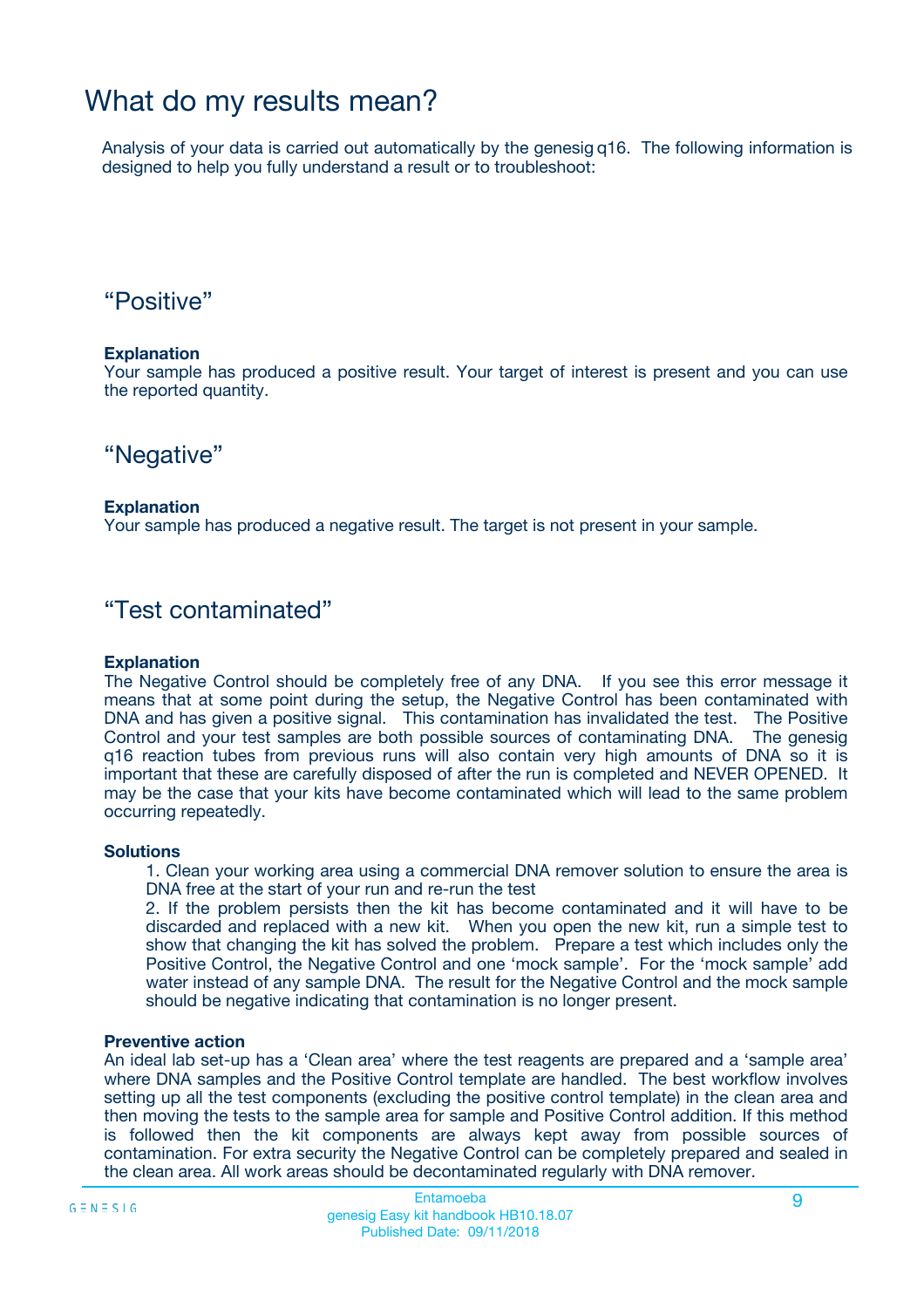### "Sample preparation failed"

#### **Explanation**

The test has failed because the quality of the sample was not high enough. The Internal Extraction Control component identifies whether the sample has been prepared correctly and is of suitable quality. This error message means that this quality control test has failed and the sample quality is not high enough for analysis.

#### **Solutions**

1. Check the sample preparation protocol for any user errors then repeat.

2. Poor quality samples can result from overloading the sample preparation protocol with too much starting material. Try reducing the amount of starting material then repeat.

3. Failing to add the Internal extraction Control DNA to your sample during the sample preparation protocol can also lead to a reported result of "sample preparation failed". Ensure that this step has not been overlooked or forgotten. If your samples are derived from an archive store or from a process separate from your genesig Easy extraction kit; you must add 5µl of Internal Extraction Control DNA into each 0.5ml of your sample to make it suitable for use on the q16.

### "Positive result, poor quality sample"

#### **Explanation**

The test is positive so if you are only interested in obtaining a 'present or absent' answer for your sample then your result is reliable. However, the test contains an Internal Extraction Control component that identifies if the sample is of high quality. This quality control test has failed and the sample is not therefore of high enough quality to accurately calculate the exact copy number of DNA present. If you require quantitative information for your sample then proceed with the solutions below.

#### **Solution**

For appropriate solutions, read the "Sample preparation failed" section of this handbook.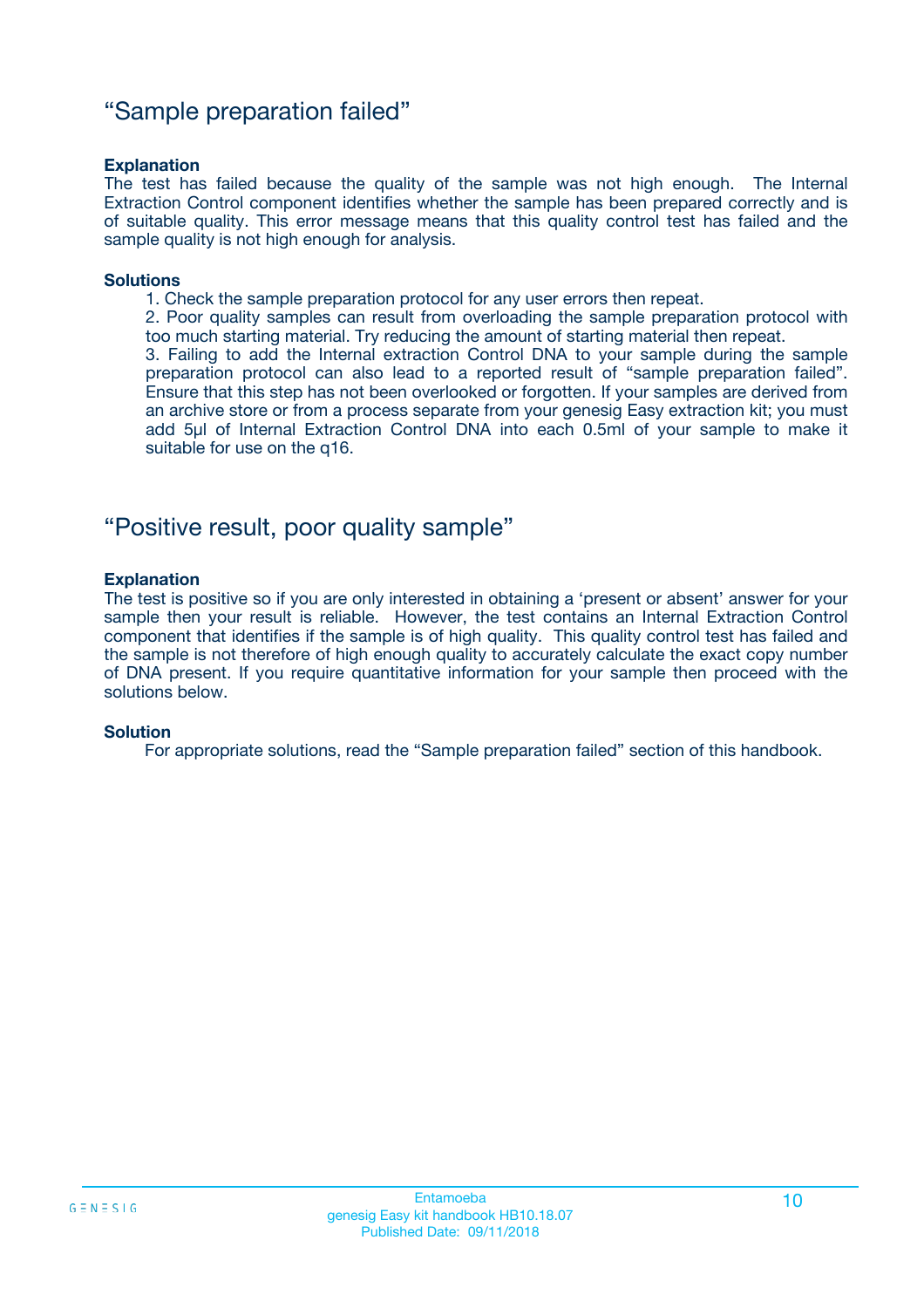### "Test failed"

#### **Explanation**

The test has failed because the Positive Control has not worked. The Positive Control is present to show that all aspects of the test are working correctly together. When this control test fails, the test as a whole is invalidated. This finding indicates that a problem has occurred in the reaction set-up part of the experiment and has nothing to do with sample preparation.

#### **Solutions**

- 1. Check the entire workflow and test set-up to look for any user errors, then repeat the test e.g. have the right colour pipettes and solutions been used with the correct tubes?
- 2. Ensure the positive and negative controls are inserted into the correct wells of your q16.

3. A component of the test may have 'gone off' due to handing errors, incorrect storage or exceeding the shelf life. When you open a new kit, run a simple test to show that changing the kit has solved the problem. Prepare a test which includes only the Positive Control, the Negative Control and one 'mock sample'. For the 'mock sample' add internal control template instead of any sample DNA. If the Positive Control works, the mock sample will now be called as a negative result.

### "Test failed and is contaminated"

#### **Explanation**

The Positive Control is indicating test failure, and the Negative Control is indicating test contamination. Please read the "Test Failed" and "Test contamination" sections of this technical support handbook for a further explanation.

#### **Solution**

For appropriate solutions, read both the "Test failed" and "Test contaminated" sections of this handbook.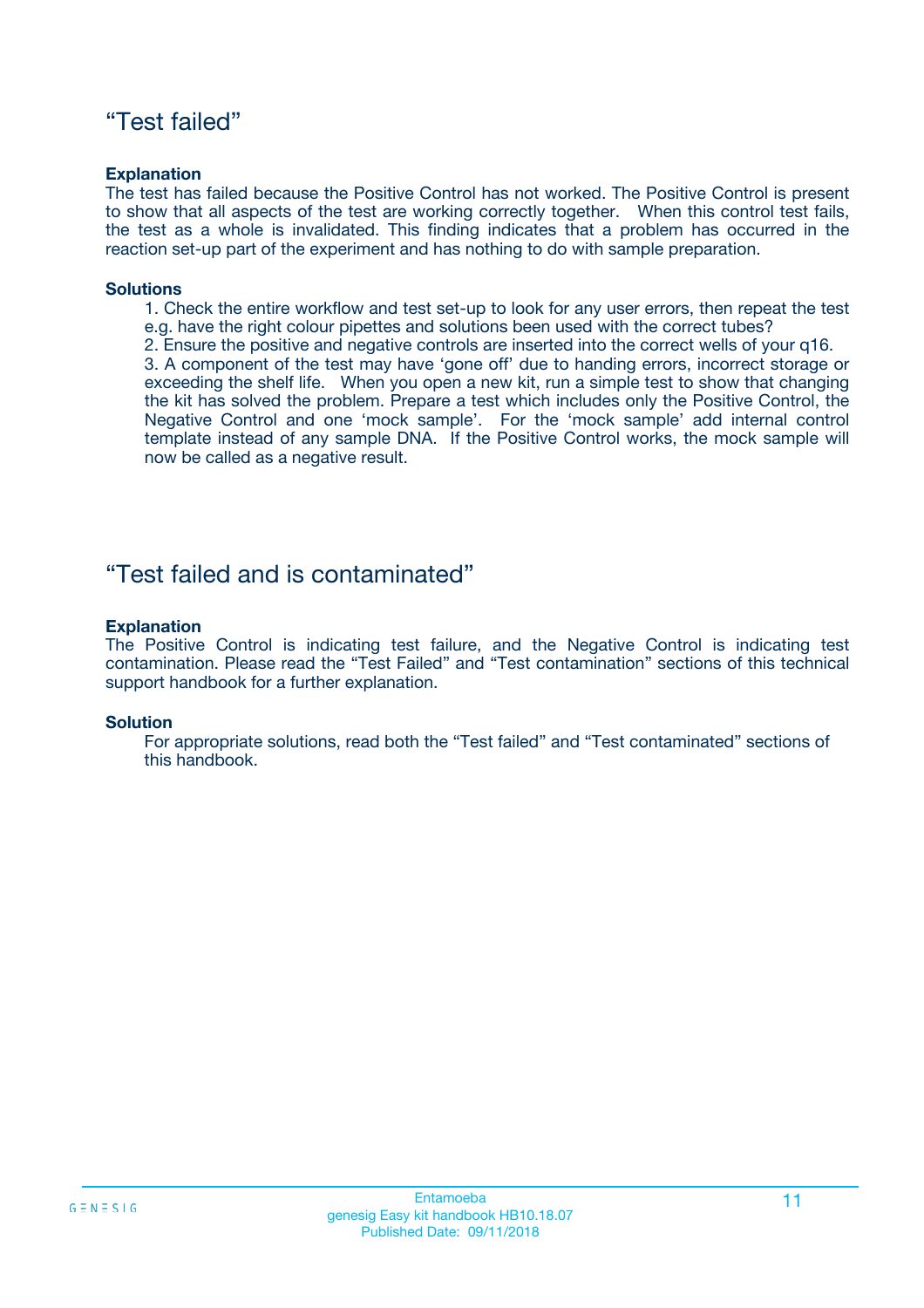## Entamoeba

Entamoeba is a genus of parasitic protozoan of the Archamoeba class. Species within this genus are small, single celled organisms with an anterior bulge representing a lobose pseudopod. Most species can be found in the intestines of the animals that they infect, except for E. gingivalis which lives in the mouth, and are commensal. However, E. histolytica is known to cause amoebiasis.

Entamoeba cysts are inhaled or ingested in contaminated food sources and enters the host through the digestive tract after surviving the hostile environment of the stomach. Cysts of different species vary in the number of nuclei they contain and as such, the number of trophozoite forms they produce after excystation in the small intestines. These trophozites, 10-20

m in diameter, multiply by binary fission and colonise the large intestine causing major calcium ion influx to the cells here resulting in cell death and ulcer formation. Trophozoites subsequently form new cysts which are excreted and remain viable in the environment for up to several months.

Infection with E. histolytica generally causes mild symptoms such as abdominal pain and diarrhoea but more severe infections can lead to amoebosis, a condition encompassing amoebic dysentery characterized by severe abdominal pain, fever and blood in the feaces and less commonly amoebic liver abscesses.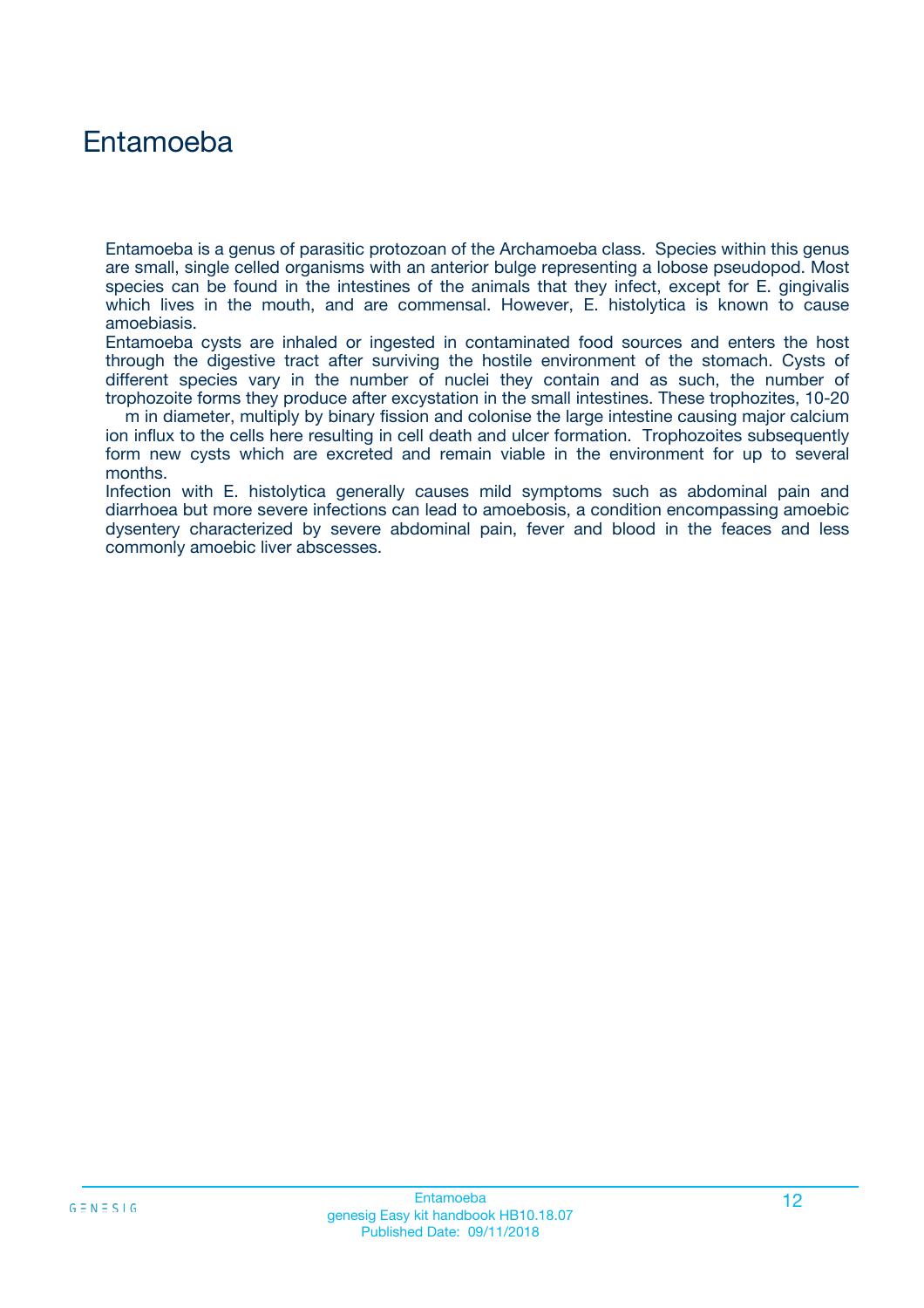## **Specificity**

The Primerdesign genesig Kit for Entamoeba (Entamoeba\_spp) genomes is designed for the in vitro quantification of Entamoeba\_spp genomes. The kit is designed to have a broad detection profile. Specifically, the primers represent 100% homology with over 95% of the NCBI database reference sequences available at the time of design.

The dynamics of genetic variation means that new sequence information may become available after the initial design. Primerdesign periodically reviews the detection profiles of our kits and when required releases new versions.

Our kit for Entamoeba\_spp has been designed for the specific and exclusive in vitro quantification of this genus . The 18S ribosomal gene, is the ideal target to achieve a broad based detection profile for all species within this genus. The primers and probe sequences in this kit have 100% homology with over 95% of reference sequences contained in the NCBI database. Other closely related species are not detected.

If you require further information, or have a specific question about the detection profile of this kit then please send an e.mail to enquiry@primerdesign.co.uk and our bioinformatics team will answer your question.